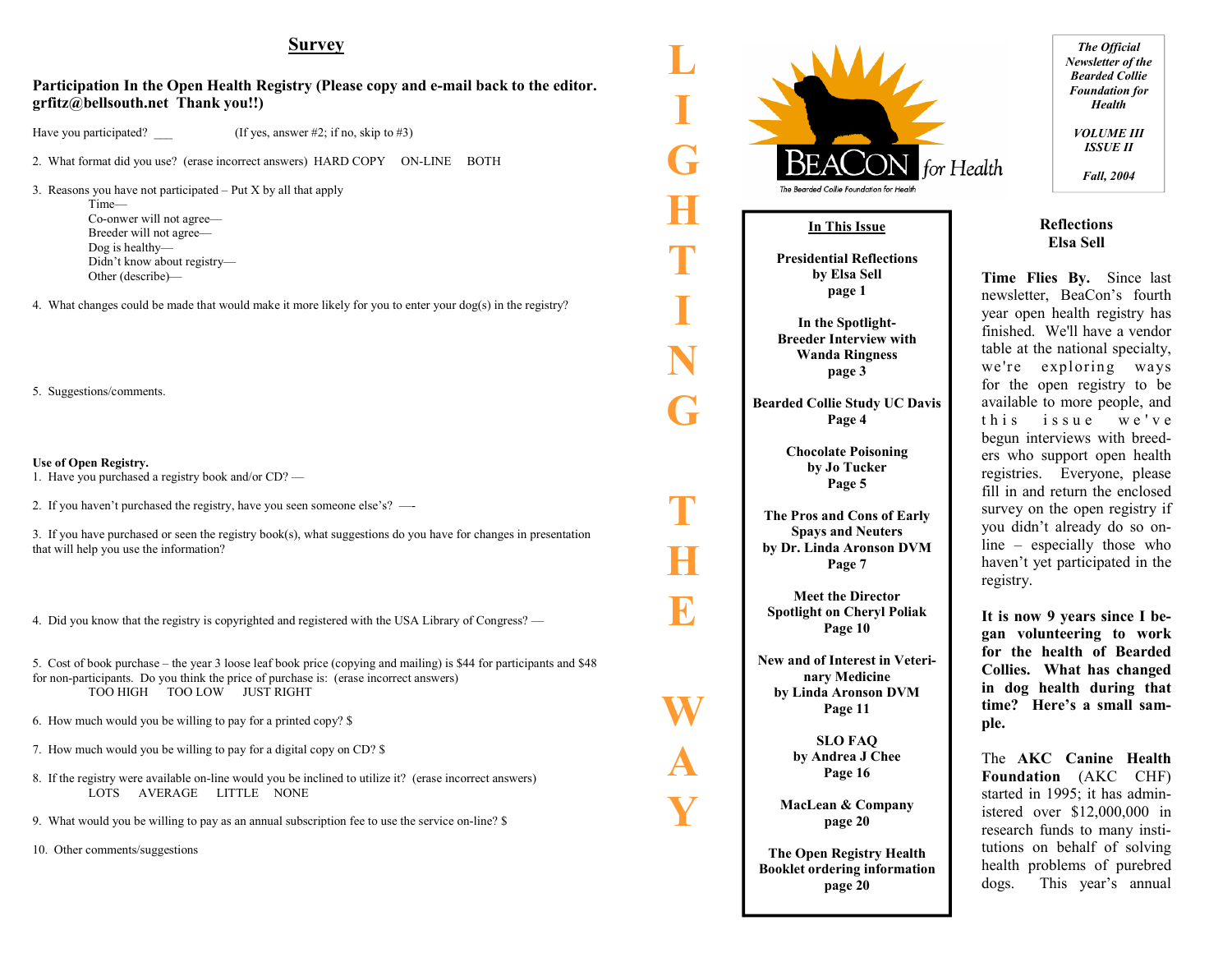budget is expected to be around \$2M. There are both genetic and non-genetic research topics. One non-genetic project is on medical surveillance of dogs deployed on 9/11 in the World Trade Center and the Pentagon; another is on temperament and emotional reactivity and is supported by Canine Companions for Independence.

Cooperative efforts among breed groups have enhanced many projects. Currently, tests are available for 21 genetic diseases. This link gives the disease name, breeds involved, and lab(s) doing the tests: http:// www.akcchf.org/research/genetic.htm. An important lesson learned is that a genetic disease may be inherited differently in different breeds. Thus, when a DNA marker is found for a disease in one breed, each other breed with that disease must be studied to determine if the marker is the same or different.

Presently, AKC CHF is funding 77 research projects in over 32 different institutions. I encourage readers to learn about these projects and gain a greater appreciation of how research is improving health for purebred dogs, their owners, and breeders. (www.ackchf.org/research).

**Another major event was the effort to learn more about Addison's disease in Bearded Collies.** The main research project involving Bearded Collies has been the study at UC Davis on Addison's inheritance and DNA markers. The project began in 1998 at the University of Oregon and, continues at UC Davis with Dr. Anita Oberbauer. Other breeds involved are Portuguese Water Dogs, Westies, Leonbergers, Standard Poodles, and Great Danes. There will be a question and answer review session on the project at the national specialty in Colorado. Several breeders will relate their experience of having bred an Addisonian Bearded Collie and informal discussion will follow. There is no charge for this seminar and everyone is welcome.

**Finally, BeaCon became an entity in 1999** as a non-profit foundation in the USA with its missions devoted to improving health for Bearded Collies.

**On a personal level**, our family was transplanted from Tucson via Taos to Georgia where we now are grass and cattle farmers. I've had two total knee replacements (the last this summer) with complete relief of pain and ability to walk and do things impossible for the past 12 years. Two dogs achieved their UD's after the move to Georgia. Two dogs have continued their herding lessons and trialing. Two dogs passed on from nasal cancer; one of these was diagnosed by autopsy and the other, by biopsy 6 weeks before death. Two dogs have had hip dysplasia diagnosed (one unilateral; one bilateral). Two dogs have had hypothyroidism. So, from my very limited individual experience, I cannot confirm that freedom from health problems is a given in Beardies.

Consequently, although farming consumes more and more time, I remain committed to working on health in Bearded Collies. I make the time to do so by way of BeaCon. My challenge to each reader - what have you done so far and what can you do in the future for the health of Bearded Collies?



**A BEACON ON WANDA RINGNESS**

#### by Chris Walkowicz

Wanda Ringness has been a Beardie fan since 1986. Currently, she has five Beards in her house, but over the years Wanda's housed and loved nine. Into spending as much time as possible with her dogs, she participates in conformation, obedience, and herding and, like many others, Wanda has discovered how very good Beardies are at pet therapy.

Sadly, Wanda's Beardies haven't been without problems. Her first bitch died at the age of five from seizures. Wanda spayed this dog's daughter and made sure the rest of the litter was altered as well. She bit the bullet and started from scratch with a bitch from another line. She believes an Open Health Registry is necessary because "if we don't participate and be open about the health of our Beardies, our breed will be in for much heartache in the future."

She not only talks the talk, but walks the walk. Wanda has bred seven litters since 1989. Her fifth litter contained three Addisonian pups. All were spayed and neutered. She has not bred the one she kept.

Wanda belongs to the BCCC and the CKC as well as the BCCA and chats about Beardies on lists. She also par-

ticipates in Rescue. She knows the<br>importance of helping as two of her<br>Beardie pups landed in shelters when<br>the owners neglected to contact her.<br>She helped to re-home them and has<br>kept another "rebound" boy when he<br>returne

son's Disease and breeders who don't acknowledge they have produced it" is the greatest danger to the breed today. "Having said that, it really doesn't matter what the disease is, it must be ac-

knowledged by breeders! Openness!<br>
"I pray that I will live to see the day<br>
that the genetic marker for Addison's disease is found. Also to have the feeling that I can contact any other breeder<br>when trying to plan future breedings,<br>have a frank discussion and end the<br>conversation feeling that I am in the<br>'know' regarding the history of that<br>particular line and sally forth,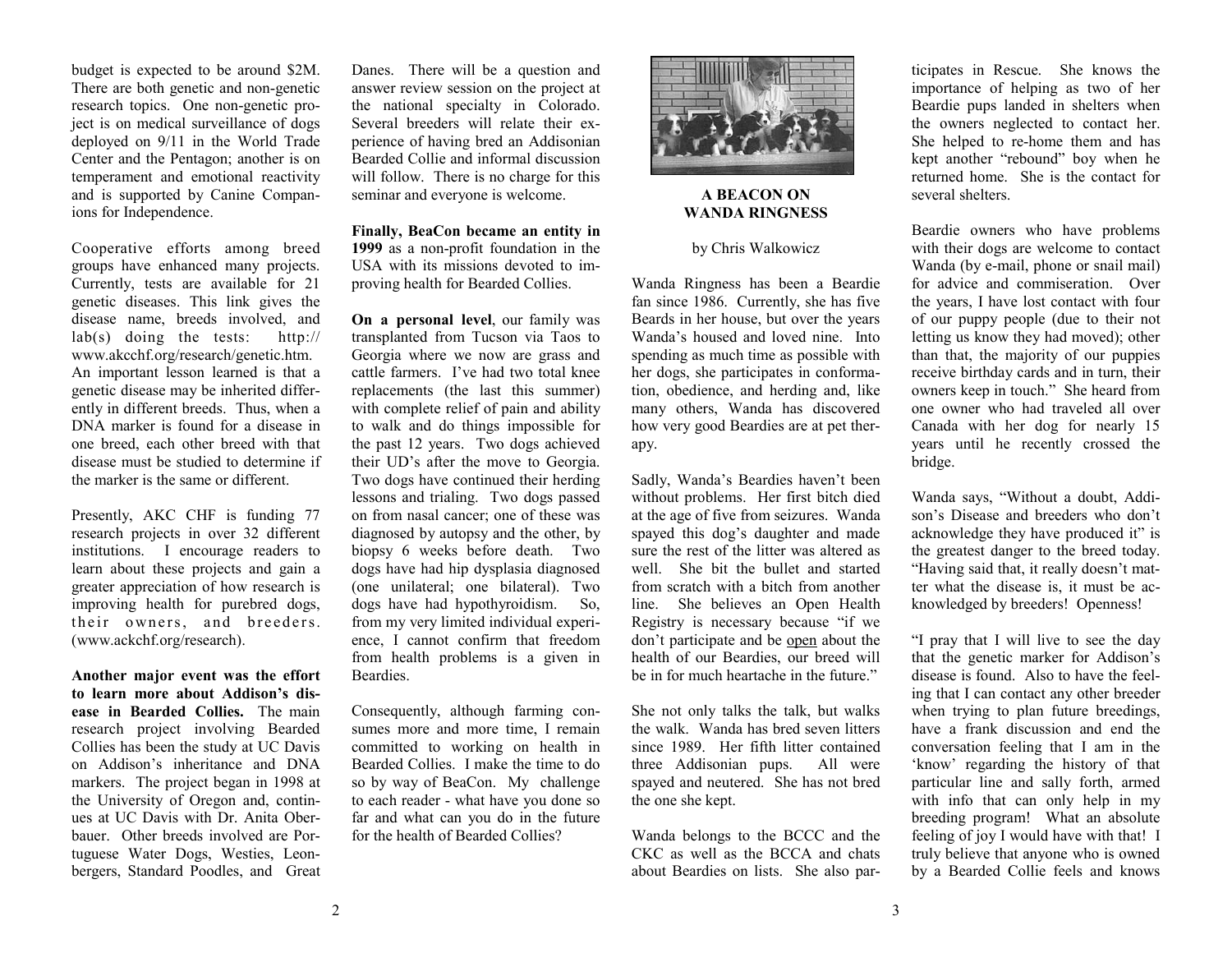we are so privileged to be part of this truly wonderful breed…they are simply put, 'the best!.' And it is our duty to do all in our power to safeguard their health so that we can once again proudly say 'yes, indeed, the Bearded Collie is a very healthy breed!"

Wanda's buyers are lucky owners indeed!

#### **Bearded Collie Study UC Davis** By Gordon Fitzgerald

At the University of California, Davis campus, they are conducting a genetic study trying to find the genetic markers and mode of inheritance for Addison's disease. They are doing this for Beardies, Leonbergers, Standard Poodles, Portuguese Water Dogs, Great Danes and West Highland White Terriers. Addison's disease is a genetic autoimmune disease that affects both humans and dogs. Because enough DNA samples and pedigrees were received for Standard Poodles, and those dogs comprised enough families for accurate statistical analysis, it is now known that the mode of inheritance in that breed is autosomal recessive. Having that information allowed the first effort to identify DNA markers to begin with Standard Poodles.

Although a large number of DNA samples have been submitted by Beardie owners and breeders, there is still a big need for more samples, particularly of complete families (2-3 generations, all littermates and relatives) in which there is one or more affected Addisonian dog. BeaCon has been trying to encourage Beardie people into getting their DNA sampling kits in and increase our participation. With enough samples from enough complete families, it is anticipated that the mode of inheritance for Addison's in Bearded Collies will be determined with certainty.

The researchers specifically asked if we had any contact with Beardie people in Europe and stated that they would like an increased sampling of European Beardies. We have some participation from the UK (it could be more!), but almost nothing from mainland Europe. Any of our Beardie friends in Europe or other countries, who would like to participate, please do so. They especially would like samples from families. The more samples they get, the easier to identify the gene which causes the disease. Eventually it is expect that breeders can do a test to reduce the risk of producing future Addisonian **Beardies** 

If you would like to participate, all that is required is that you obtain a kit and swab your Beardie's inside cheek. Each kit contains 3 swabs. You answer a few questions about health, make a photocopy of the pedigree and mail it all back in a pre-addressed, postage paid (for USA) envelope. If you wish my help to get your kits, all I ask is that you send me your home post address and the number of dogs, including puppies, you have. I will get that many kits sent out to you. Each kit contains 3 swabs that you rub inside the dog's cheek. You answer a few questions (which would be all the same for the puppies in a litter) make a photo copy of the pedigree and mail it all back in an pre-addressed, postage paid envelope. The whole thing takes less than 2 minutes.

Please contact me if I can help you.

My address is: Gordon Fitzgerald 142 Glenhill Drive Houma, LA 70363

 $M y$  e-mail address is: grfitz@bellsouth.net

If you wish to order your own kits, the web site address is: http://cgap.ucdavis.edu/addison's.htm

We encourage breeders to obtain DNA from pups in new litters at 6-8 weeks of age and before they are placed in their new homes. Whether swabbing the cheek of a pup or an adult, the whole process takes less than 2 minutes. **PLEASE, PLEASE, PLEASE** do this for the future of Bearded Collies!

Thank you for your participation!

## **CHOCOLATE POISONING Jo Tucker**

Christmas is coming and the…….. dog may steal the chocolate baubles decorating the tree. Well, he loves it and a bit of chocolate won't hurt him - or will it?

Every year, animal poison control centres throughout the world receive many calls regarding the poisoning of dogs due to chocolate ingestion. An increase of calls, as might be expected, are received at Thanksgiving, Christmas and Easter time. The majority of these calls concern dogs suffering from the ill effects of their chocolate indulgence. Fortunately, most dogs survive but there are some fatalities.

Chocolate is made from roasted seeds

of the plant *theobroma cacao.* The principle toxic ingredient of chocolate is theobromine. The content of cocoa solids in chocolate vary between 30- 70%, so the quality of the chocolate is relevant to the potential toxicity.

The absorption of theobromine in dogs is much slower than in humans, therefore dogs do not have the ability to metabolise and expel this poison from the body before toxicity occurs. Although symptoms may appear after 2 hours of ingestion, in some dogs it may take as long as 24 hours, and the effects can last as long as 72 hours. After it is absorbed, theobromine is metabolised by the liver and removed from the body through the urine. However, not all the theobromine is removed from the body and will be re-circulated through the liver until all traces are removed. This may cause a delay in the appearance of clinical signs.

According to records, fatal doses of theobromine have been in the wide range of 90-500mg per kg of body weight - a lot of chocolate! The table lists the approximate theobromine content for different types of chocolate or products containing cocoa, and is a rough guide of the amount that would have to be consumed by a 20kg dog to cause intoxication. This calculation is based on the treatment threshold of 20mg of theobromine per kilogram of body weight, currently recommended by the Veterinary Poisons Information Service, London

It can be seen on the chart that white chocolate is the least poisonous because it is made from cocoa butter (which is safe for dogs) and not from cacao beans. The theobromine content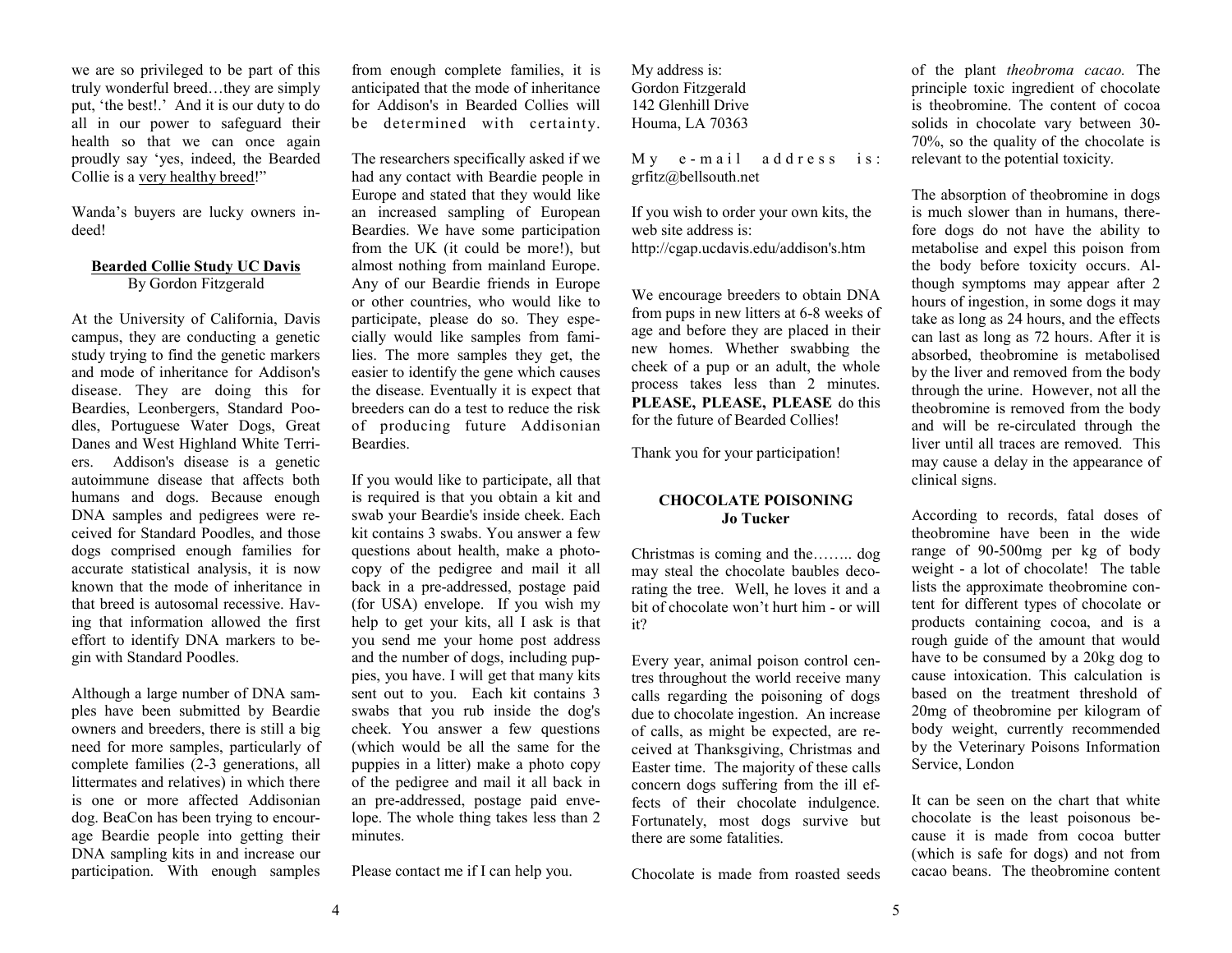in white chocolate is extremely low in comparison to plain/dark chocolate. For a 20kg dog to have adverse reactions it would have to consume approximately 44 kilograms of white chocolate - some feast!!! However, for the same dog to be at risk of poisoning from rich/dark chocolate, he would only have to consume 5 - 90grams (less than an average bar), which is not inconceivable, or only 14 - 30grams of cocoa shell mulches (used in the garden). Doggie chocolate drops are fine for your dog as they do not contain theobromine, but rich chocolate cake isn't. Unsweetened baking chocolate, used to make cakes, has a very high content of theobromine.

### **Initial clinical signs of chocolate poisoning are:**

Vomiting - with or without blood usually resembling coffee grounds or chocolate Abdominal tenderness Excessive thirst/urination Hyperthermia

## **The dog may be excitable or restless, and show signs of:**

Ataxia - staggering gait or loss of power in movement Heart rhythm abnormalities Fast pulse Excessive salivation

#### **Effects of severe poisoning are:**

Muscle rigidity

Increased rate of breathing Blue or purple discoloration of tongue, lips and gums Diarrhoea Urinary incontinence Blood in urine High temperature Body tremors Seizure

If you suspect your dog has eaten excessive amounts of chocolate or mulches, don't wait for clinical signs to show. If the dog is presented to the vet within 2 hours of ingestion, emetics (to induce sickness) and adsorbents, such as activated charcoal, will probably be administered and the prognosis will be more favourable. The longer your dog is left untreated, the higher degree of toxicity. It is likely that repeated doses of activated charcoal will be given every 2-3 hours (until the charcoal appears in the dog's faeces) to disrupt the theobromine cycling through the body.

The vet may consider intravenous fluid therapy or other treatment to counteract life threatening clinical signs, but management of chocolate poisoning (as with many other poisons) is usually a

| <b>Product or source</b> | <b>Theobromine content</b><br>per gram of product | <b>Equivalent quantity</b><br>of product delivering<br>20mg/kg to a 20kg dog |
|--------------------------|---------------------------------------------------|------------------------------------------------------------------------------|
| White chocolate          | 0.009mg                                           | 44 kilograms                                                                 |
| Drinking chocolate       | 0.5mg                                             | 800 grams                                                                    |
| Milk chocolate           | $1.5 - 2.2mg$                                     | 180 - 268 grams                                                              |
| Plain/dark chocolate     | $4.5 - 16mg$                                      | $5 - 90$ grams                                                               |
| Cocoa powder             | $5.3 - 26mg$                                      | 16-76 grams                                                                  |
| Cocoa beans              | $11 - 43mg$                                       | $10 - 36$ grams                                                              |
| Cocoa shell mulches      | $14 - 30mg$                                       | 14 - 30 grams                                                                |

case of observation/support and TLC.

The prognosis for even potentially serious cases of chocolate poisoning is usually good if attended to promptly. Fatal cases are very rare, and very often as a result of the dog raiding the cocoabean mulches used in the garden and not through the dog having a chocolate feast. Unfortunately, it is not always obvious to the owner that their dog has been eating the mulches, and many cases of theobromine poisoning may go unreported or are incorrectly diagnosed.

Personal experience: One Easter when the children were teenagers, I deliberately shut my son's bedroom door to keep Lucy (our greedy beardie) away from his Easter eggs. When I returned from shopping, I panicked when I couldn't find her. Eventually I went into my son's room and there she was surrounded by crunched up foil wrappings and cardboard. I had actually shut her **IN** the bedroom and she had consumed about ten Cadbury's creme eggs and a large Milk Tray Easter egg, that my son had received from his girlfriend. Apart from her 'passing' what looked like melted chocolate for 24 hours afterwards, she was fine, but I'm so glad it wasn't rich, dark chocolate the story might have been very different.

## **In the US**

**The ASPCA Animal Poison Control # is 888 426 4435—\$50 consultation fee. National Animal Poison Control Center—900 680 0000 (fee \$20 for the first five minutes and then \$2.95 per minute thereafter) or 800 548 2423 (for a flat rate of \$30 per case).** 

**Japan Osaka—Emergency: 0990-50-2499 Tsukuba—Emergency: 0990-52-9899 (9:00 a.m. - 5:00 p.m.) Holland National Vergiftigingen Informatie Centrum Tel: 030 - 250 85 61 Australia Poison Control—13 1126** 

#### **The Pros and Cons of Early Spays and Neuters By Linda Aronson DVM**

While we are all aware of the large numbers of dogs that wind up in shelters every year, and the unwanted puppies too, for whom spaying and neutering as soon as possible is desirable to prevent further unwanted animals being born, other health issues come into play when we are considering purebred Beardies placed in loving and responsible homes as pets. While there has been relatively little research done on this subject, and much of what there is has been based on following up pups adopted from shelters, here are some things to consider when it comes time to consider spaying or neutering your puppy, or advising the owners of the puppies you have bred. No surgery, it must be remembered, is without its risks.

## Pro early spaying:

When spayed before the first heat, the incidence of mammary cancer during the bitches lifetime is 0.5%; that compares to an 8% chance if spayed after the first heat and a 26% chance after the second heat. (These figures were taken from a pro spay web site of the Nebraska Veterinary Medical Association, in the author's experience the actual incidence of mammary cancer in .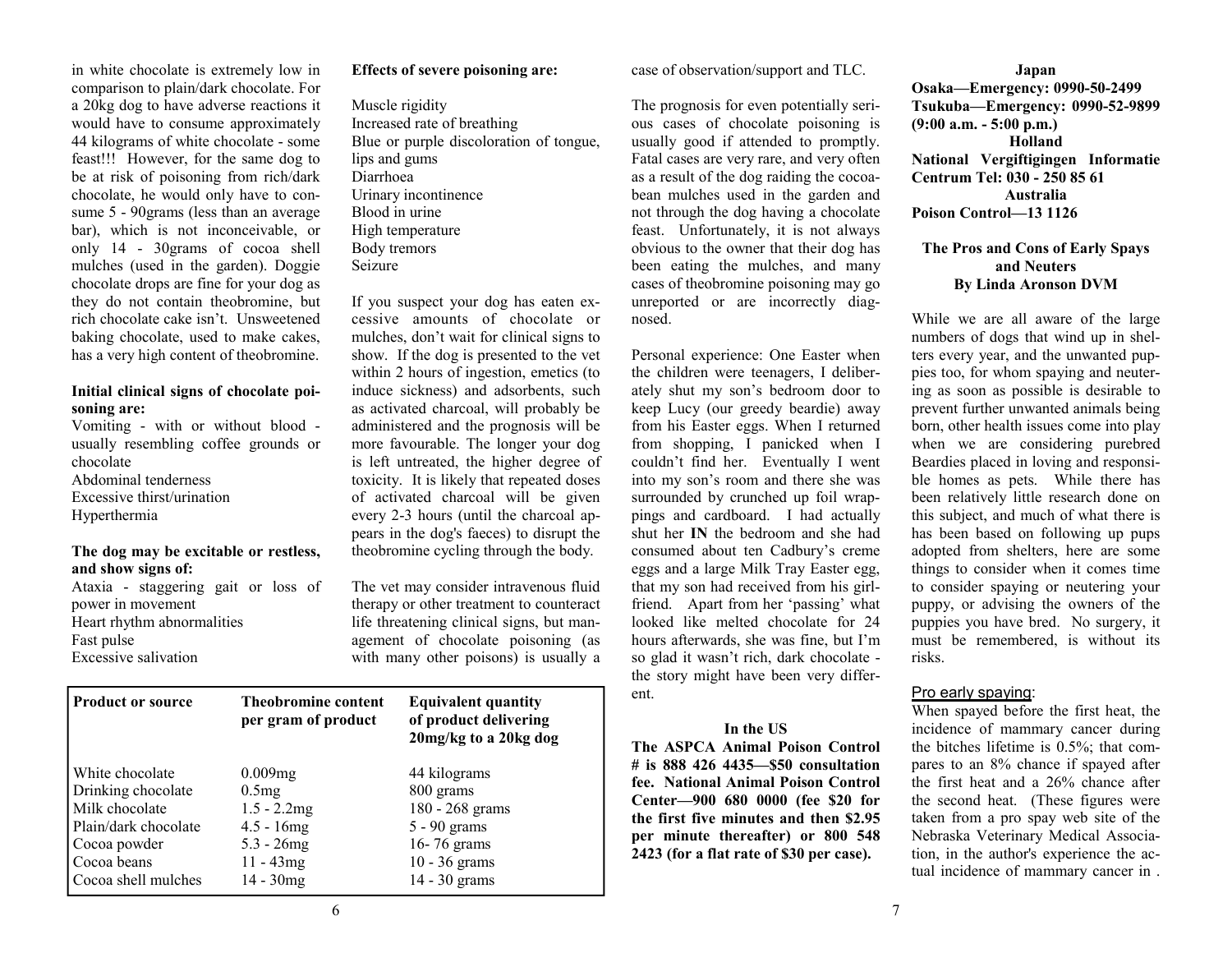intact beardie bitches is far lower than these figures indicate.) There is little reduction in risk of mammary cancer if the bitch is spayed after 2 years. It may prevent the mammary cancer spreading, however. You'll never have to worry about a bitch in season and males calling. (However, most beardie bitches are fastidious about keeping clean, and with luck your neighborhood does not support a large population of intact, free-roaming, male dogs.) The bitch won't get pyometra, although the risk of uterine infection increases in older bitches, it may occur in young bitches

#### Pro delaying spaying

Bitches that are spayed before their first season have an increased risk of recurrent urinary tract infections and vaginitis. This is because they retain the immature vulva of a young puppy, an "innie" if you like, that folds in causing urine and other debris to collect and provides a breeding ground for bacteria. This is happening in a lot of bitches, and often requires surgical correction at a later date - this isn't "routine" surgery either.

You'll avoid delayed closure of the epiphyses (growth plates) of the long bones. The dog resembles the breed type. Early spay or neuter dogs tend to be gangly. While I know of no research on the subject, it strikes me that these bones are probably not as strong as in dogs which have been spayed after the closure of the growth plates. If you plan an active life for your dog, and especially if you plan to do agility, herd, flyball, obedience, tracking or other performance sports this is definitely something to consider.

#### Castration

The same applies to dogs as to bitches when it comes to closure of the growth plates being delayed by early neutering. Male dogs don't get mammary cancer - unlike human males. Intact male dogs are more inclined to mark, in and outdoors, and they may be more inclined to roam. They may be more aggressive, but that is an individual thing, and a well-bred beardie should not be aggressive. The biggest concerns for dogs really come later in life, and virtually all start to get some prostatic enlargement by the time they reach 10 years of age and this can turn to prostate cancer or just cause problems with urination and defecation as they get older. They can also get testicular cancer, usually later in life rather than in their prime like humans. One exception is the male with the retained testicle, these have a relatively high incidence of testicular cancer and age of onset is generally earlier but a lot later than 18 months, which is about the time I would recommend castration of the pet beardie.

Two papers appeared in the February 1st issue of the Journal of the AVMA comparing cats and dogs spayed and neutered before and after 5.5 months of age. In cats the only health and behavioral downsides to early neutering were increased shyness and hiding. On the plus side there was a reduction in males of abscesses (probably the result of fewer cat fights), aggression towards vets, sexual behaviors and urine spraying, and in both sexes the incidence of asthma, gingivitis and hyperactivity were decreased. It was noted that there was delay in closure of the long bones but this did not seem to increase the incidence of fractures. In cats early

gonadectomy seems to be a good thing. In dogs the story was different.

It was found that the earlier a dog was spayed on a continuum the greater the risk of cystitis and urinary incontinence. Other problems associated with spaying or neutering before 5.5 months were an increased incidence of hip dysplasia, noise phobia and sexual behaviors. There was however a decrease in obesity, separation anxiety, escaping behaviors, inappropriate elimination when frightened and relinquishment for any reason. Now we need to look at the population. These were shelter dogs, so the early spay neutered dogs were probably adopted as young puppies and so would be less likely to exhibit the separation anxiety, escape and fear behaviors of older dogs that may have had multiple relocations or might have been the reason for relinquishment. The study for some reason did not look at the incidence of fractures in the dogs only the cats. We are also talking about pediatric spay neuters here, whereas the earlier discussion was looking at the difference between spaying and castrating around 6 months compared to waiting until they were a year or more. Still, the support for delaying spaying with regard to urinary incontinence and cystitis was strong, and the increased incidence of hip dysplasia in the early spay/neuter group is another cause for concern. Given the high reported incidence of noise phobia in beardies that finding may also be of some significance.

#### Surgical Skill & Risk of Incontinence

Surgical skill can affect the outcome of the immediate spay. In some cases enough ovarian tissue remains that a bitch may actually have heat cycles

(this is not that uncommon and may necessitate a second surgery). I suspect it may be something else that makes most spayed bitches attractive – low grade urinary tract infections and vaginitis or impacted anal glands – to other dogs. Post spay incontinence is generally not related to surgical skill. The fact that it is most often responsive to hormonal therapy – diethylstilbestrol – suggests it is caused by loss of female hormones. Early and late spays can both result in post spay incontinence, the risk of which increases with the bitch's age (regardless of when she was spayed), but the earlier a bitch is spayed the more likely it is that she will later become incontinent. Surgical skill does not affect closure of the epiphyses (growth plates) or vaginal hypoplasia (immature vulva). Dogs are individuals and epiphyses close at different ages, so some dogs that are castrated and spayed young may not be noticeably taller than intact animals. Premature closure may result from heredity or injury.

#### My recommendations:

In the shelter situation I advocate early spay neuter. For dogs going to responsible homes where the owner will monitor their dog to avoid unwanted pregnancies I would recommend delaying surgery until the bitch has had a season. If you are interested in a performance career for your beardie, but want to have surgery as early as possi-

**"Greatness is not in where we stand, but in what direction we are moving. We must sail sometimes with the wind and sometimes against it -- but sail we must, and not drift, nor lie at anchor." Oliver Wendell Holme**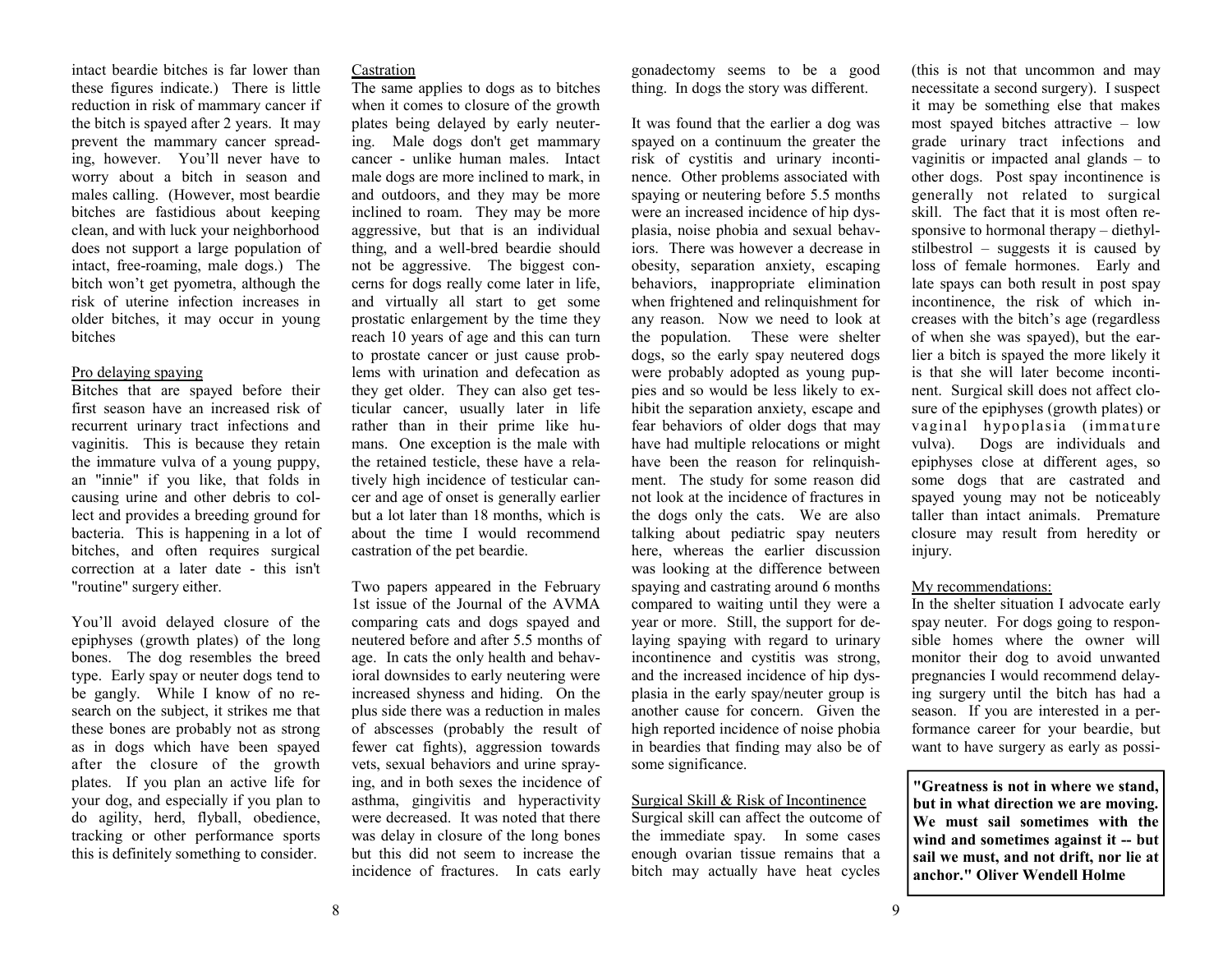ble, you can X-ray the long bones in the legs and make sure they have finished growing before the surgery. This will take place sometime between 12 and 24 months. You could also check with your breeder, and if appropriate dogs are entered, the BeaCon open health registry to see what the incidence of mammary cancer is in your bitch's line, in order to determine whether or not this should be a major consideration. In general, I have seen few cases in beardies.

## **Spotlight on Cheryl Poliak By Chris Walkowicz**

Cheryl, who has been with BeaCon since its inception, became a Board member of BeaCon because there was no group or organization actively and pro-actively pursuing health issues of Beardies. "BeaCon, through the open health registry, the web page and Elsa's tireless work has raised so much awareness on the importance of educating ourselves and also the importance of doing something about our health problems. Hiding problems and saying that 'someone else is going to do it' is wrong" says Cheryl.

She feels the Open Registry is important because "the more we know about the health issues of our Beardies, the more we can learn and hopefully solve some health problems." She feels the number one problem concerning Beardies is that of autoimmune diseases. Beardie owners are welcome to contact her concerning health problems, preferably by e-mail (cpoliak@hotmail.com).

 Cheryl supports her Nonesuch Beardies (numbering 10, plus visitors) by working in a busy-to-the-max veterinary clinic. Although she doesn't have a medical background, she has a BS in Biology,

with Zoology emphasis, along with a teaching degree. She says she's had dogs her entire life, with Beardies ruling the home roost for the past 16 plus years. Cheryl also co-owns and shows Boston Terriers, Briards, and a Nova Scotia Duck Tolling Retriever, although only Beardies reside at Nonesuch.

Cheryl grew up with Bostons, competing in conformation and agility with the Bostons and mostly conformation with the Toller and Briards. The Boston and the Toller live with her parents. As a breeder, she believes not only in producing healthy Beardies, but wellrounded ones. She participates in conformation, obedience, agility, herding and pet therapy with her lucky Beardies. In addition, the Nonesuch menagerie boasts five cats, lots of Muscovy ducks – plus she cares for four horses! She says she has no hobbies other than dogs due to a lack of time.

One busy lady, Cheryl is not only a member of the BCCA, but has been President, VP, Board member, show chair, trainer in obedience and conformation, Public Ed Chair and sundry other things for Oshkosh Kennel Club. As a long-time Chicagoland BCC member, she's currently Secretary and has been a Board member, newsletter editor, show chair, etc., etc. Because of her limited time, she drops into BCL and BDL occasionally when she has time.

She also helps with rescues, serving as a foster home for homeless Beardies and helping to drive Beardies to a connection, as well as actual rescues from shelters or poor environments.

#### **New and of Interest in Veterinary Medicine**

## **By Linda Aronson DVM**

1) Idexx has a new and very accurate snap test (one your vet can run in 8 minutes during an office visit) for *Giardia*. Given the prevalence of this condition and how difficult it was to diagnose it even 10 years ago, I would recommend asking this to be run (pressure your vet to get the tests in if they don't already have them) at your next visit or the next time your dog gets diarrhea. Humans are also susceptible to this protozoal infection.

The fecal test is an ELISA test, and has 95% sensitivity and 99.3% specificity when compared with Immunofluorescent assay and 96.2% and 100% compared to reference lab ELISA tests (these are impressive figures).

2) Colorado State veterinarians are close to developing snap tests for titering antibody levels for four feline infectious diseases commonly included in vaccines. They are also working on expanded snap tests for titering for more canine infectious diseases.

3) A letter to a veterinary magazine put out this challenge from a vet in Newton, Massachusetts, in his 46 years in practice he has never seen a confirmed case of infectious canine hepatitis, and he wondered if the disease still exists. Johnny Hoskins – a wellknown veterinary consultant - said he's not seen a confirmed case in 15 years, and the search is now on to see if other practitioners are still seeing the disease. This may be why some Beardies have low titers for the disease.

4) If you are traveling and want to know what the risk of ticks is in the area you are going to, or if you wonder if this will be a good or bad year in your area, Virbac has a web site to predict onset and severity. Just type in the zip code of interest (sorry only in the US at present but one of the developers is Spanish) at http:// www.tickalert.com/ The site also includes information on how to prevent tick bites and what to do if they occur.

5) Ticks are one means *Babesia* is transmitted. It has now been shown that it can also be transmitted by bites from infected dogs. Pitbulls have been found to have a high rate of infection. *Babesia* causes an immune mediated hemolytic anemia and /or liver disease among other things.

6) In response to the AVMA and AAHA's new core recommendations for canine vaccination, Merial has introduced a new three way vaccine (Recombitek C3) which just immunizes against the three core diseases recommended in these guidelines, distemper, parvovirus and adenovirus-2.

Fort Dodge has introduced Duramune Adult, which also vaccinates against the three core diseases and is the first USDA-licensed vaccine with three-year virus-challenge data for these diseases.

"**Excellence is never an accident; it is always the result of high intention, sincere effort, intelligent direction, skillful execution and the vision to see obstacles as opportunities."** 

**Unknown**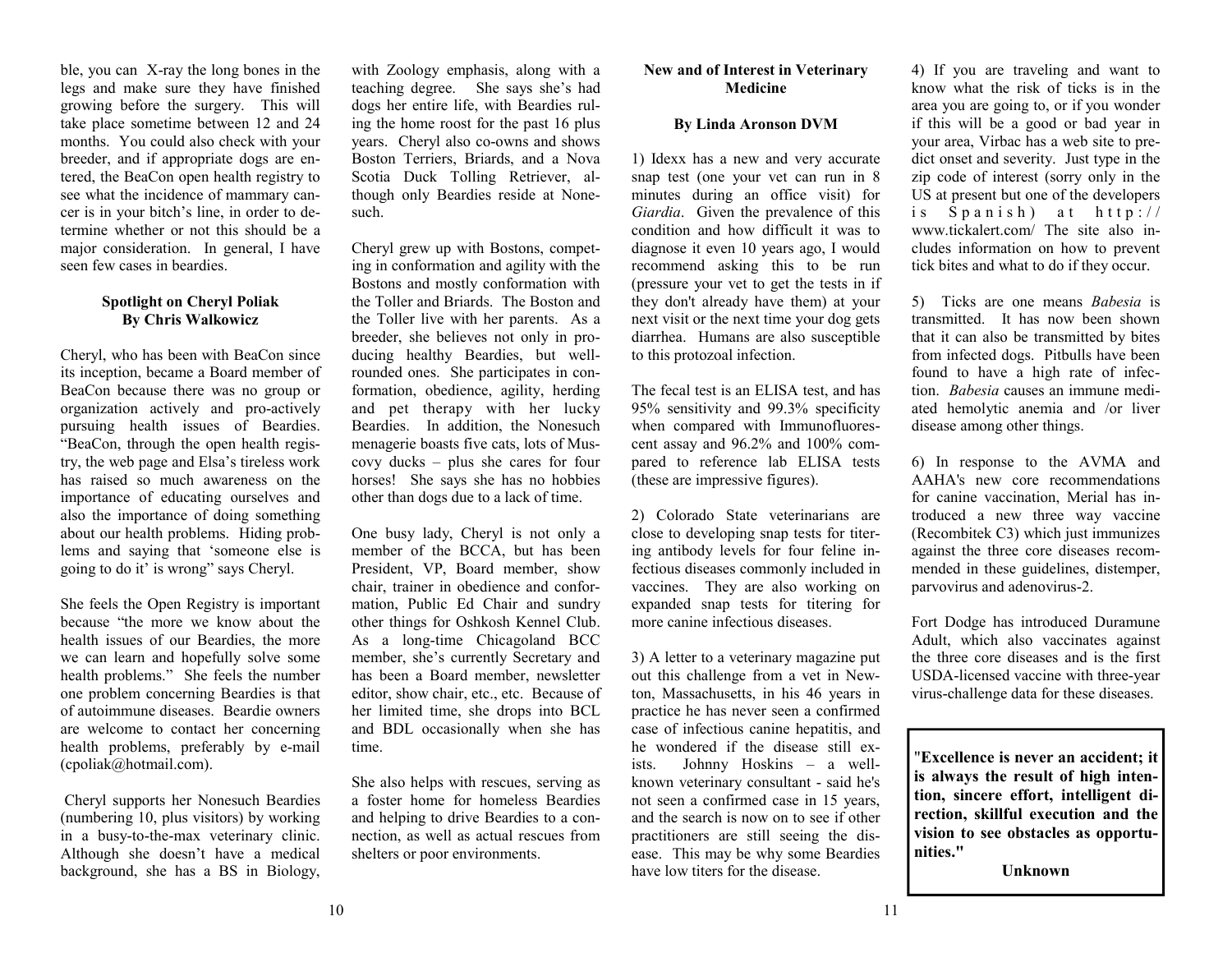#### **Natural isn't always better:**

#### **Flea Control**

Natural remedies are still generally considered safer than the commercially available products, although there has been a lot of publicity about such things as the liver and neurological toxicity resulting from the use of oil of pennyroyal, which still shows up in many natural preparations and has proven fatal to a large number of pets.

 Generally the internal products - garlic, brewer's yeast are relatively safe in moderation, although brewer's yeast has been linked to an increase in ear and skin infections. However, there is little indication that they are effective.

 Greater problems arise from the use of topically applied products. Essential oils applied to the skin can cause contact dermatitis and allergic reactions; oral application increases the risk of toxicity. Some contain salicylates (aspirin like substances) and should not be used on cats. Eucalyptus, pennyroyal, wormwood, camphor, fennel, hyssop, sage, savin, tansy, thuja, rosemary and pine oils can all induce epileptic seizures. This risk is higher in young animals and those prone to seizures, but can happen in any animal.

Neem sprays are effective (they can reduce flea populations to zero and have residual reduction for up to 19 days) and less toxic, but recent research in animals has shown dose-related impairment of thyroid function and hepatotoxicity, and in children oral ingestion has been reported to lead to toxic encephalopathy. Dogs and other animals may of course lick topical sprays from their coats

Environmental flea-control applications of diatomaceous earth, pyrethrins and boric acid may also be dangerous. Inhalation of dust from diatomaceous earth can cause irritation of skin and the respiratory system and ultimately cause contact dermatitis (and asthma in people). Boric acid can be fatal causing an acute gastroenteritis with diarrhea, vomiting, possible dehydration and lethargy. Subsequent concentration in brain and liver can result in agitation, seizures and coma. Boric acid readily penetrates damaged skin, and is completely and rapidly absorbed orally. If absorbed through the skin a rash is usually seen, and two or three days later the skin sloughs off.

Be aware anything you use can be toxic, follow directions and use only as needed. It is always wise to contact poison control even if you don't want to discuss the use of a natural product with your vet, they may be a more reliable source of information as it is virtually impossible for vets to keep up their knowledge on everything.

Remember that fleas can drown, and also that most of a flea's life is spent off your dog and in its environment. Some commercial products which you may want to consider would include: 1. Insect growth regulators the two that work on fleas are methoprene (Precor) and nylar (Archer products) - work for at least 3 months, actually more like 7 months after a single spraying, and appear safe to use indoors; they prevent fleas from growing up, so they never reach the biting stage. 2. Capstar, nytenpyram, is a tablet, and a single dose kills all the fleas on a dog almost instantly. Once it clears the body that is it, there's no

residual flea killing, but it is very effective if you have been to a place where there are fleas, and are taking your dog back to its normal flea free environment, or for dogs that are heavily infested with fleas, to get the problem under control while you address the environmental problems.

#### **Cushing's Disease**

Cushing's is a term adopted from human medicine for an over abundance of adrenal hormones actually the glucocorticoid hormones like cortisol. There are three potential causes: primary hyperadrenocorticism due to a secreting adrenal gland tumor, secondary hyperadrenocorticism due to excessive stimulation of the adrenal gland by the anterior pituitary gland in the brain and usually the result of a tumor there, and iatrogenic hyperadrenocorticism due to too much steroid being prescribed - prednisone, dexamethasone, etc.

The signs include increased urination, thirst and appetite; hair loss; hyperpigmentation; redistribution of fat so the belly becomes pendulous and the muscles waste away from the back and top of the head; weakness; loss of energy; fragile capillaries leading to internal bleeding; impotence/sterility.

For primary hyperadrenocorticism the preferred treatment is surgical removal of the tumor.

For secondary hyperadrenocorticism radiation may slow the growth of the pituitary tumor but often fails to control the hormonal upset. Four drugs may be used. Most often mitotane (Lysodren) is given to progressively kill off the adrenal gland. The part of the gland producing mineralocorticoids (aldosterone) the hormones that regulate sodium:potassium balance and which are lacking in hypoadrenocorticism (Addison's) tends to resist the drug, so it affects the glucocorticoid producing region preferentially. Problems associated with its use result when too much adrenal tissue is killed. The most common adverse effects are the result of too rapid a decrease in serum cortisol and lethargy, ataxia, weakness, anorexia, vomiting and/or diarrhea occur in about 25% of patients. These are usually mild and resolve with judicious administration of glucocorticoids. About 2 to 5% have permanent hypoadrenocorticism. While initially effective in 85-90% of dogs, about half will relapse within a year, however, these usually respond to an inductive and maintenance dose.

Trilostane is used throughout Europe and Asia, but is not manufactured in the US at this time. If your vet writes for and receives FDA permission you can order the drug from abroad for treatment in the US. Trilostane competitively blocks production of corticosteroids, mineralocorticoids and sex hormones. Effects are dose dependent and largely reversible. It is well tolerated - may cause mild lethargy and decreased appetite for a few days - it occasionally produces hypoadrenocorticism but this is resolved by reducing the dose. It is effective in resolving or reducing signs of Cushing's in the majority of dogs, dermatological signs tend to be most resistant to resolution.

**"Attitude is a little thing that makes a big difference." Unknown**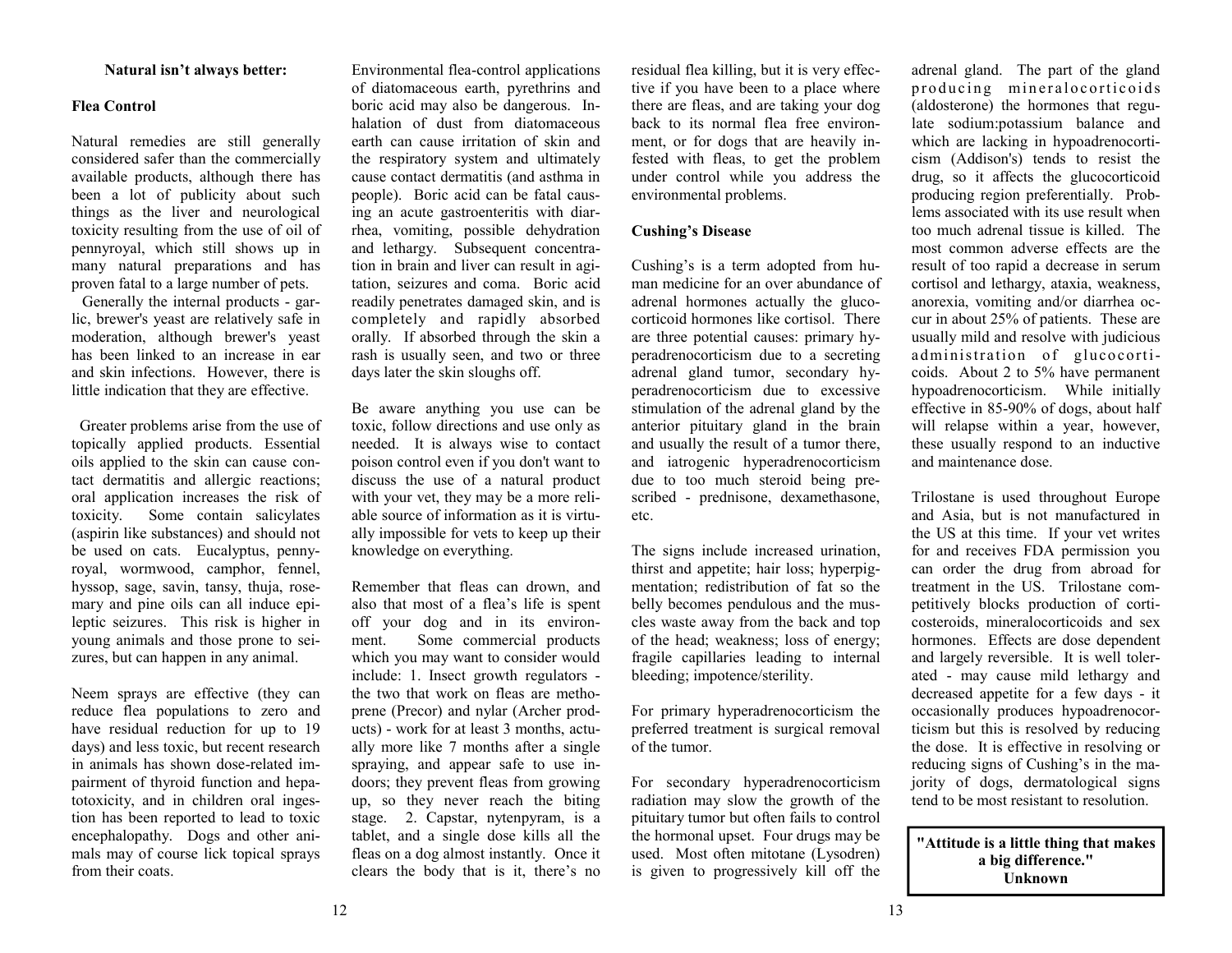Ketoconazole is an antifungal agent. It is expensive to use and so is usually saved to treat dogs that have not responded to mitotane. It blocks steroid production. It may cause gastrointestinal upset and liver toxicity. Efficacy is probably <25%, but this may be because it is mostly used in resistant cases.

Selegiline (Anipryl) produces irreversible increases in central dopamine levels. Dopamine has been shown to decrease ACTH (hormone from the pituitary gland that stimulates release of adrenal hormones) release from the pituitary. While very safe, the efficacy of selegiline is debatable. Owners reported improvement in up to 77% of patients, but tests for Cushing's (low dose dexamethasone suppression test) only normalized in 17% of patients in a study by the manufacturer. An independent study showed a good response in 20% of patients.

Iatrogenic Cushing's is treated by tapered withdrawal of the drug. Too rapid withdrawal leads to signs of Addison's disease and should be avoided if at all possible.

#### **The effect of fasting and eating on laboratory test results**

I am often asked whether blood should be collected for lab testing on a full or empty stomach. Certainly several analytes will be influenced by this, as well as by the dog's diet, medications and the way in which the sample has been handled. BUN (blood urea nitrogen) levels are elevated in dogs receiving a raw diet.

Blood, plasma, serum and urine bio-

chemical analytes can vary substan tially throughout the day, and it is often recommended that the dog is fasted to minimize the variations. However, fasting can mask the effects of diet in patients with nutrient sensitive dis-

eases.<br>Withholding food leads to a reduction<br>in blood glucose and insulin secretion,<br>while increasing glucagon secretion. If<br>an animal is anorexic and not eating or<br>food is withheld for more than 24 to 48<br>hours it starts t ing to the production of ketones (acetone, acetoacetic acid and beta hydroxybutyric acid. In the fasting dog this rarely leads to an increase in the acidity of blood or urine, but if it oc curs in an anorexic dog diabetes melli ruled out. If the dog is eating normally an increase in blood or urine acidity would be suggestive of diabetes mellitus or liver failure, but in the anorexic dog the more likely cause is the in-

creased production of ketones (which<br>are acids) from the breakdown of fat.<br>The liver becomes active in producing<br>glycogen from stored carbohydrates to<br>replace the glucose absent from the<br>diet. This results in an increase i versely, normal BUN and serum bile acids in an anorexic patient cannot rule out liver failure. BUN and serum phos phorous decrease if dietary protein con-

cheral analysis can vay substant patients particle. The main is the look drawn. This may be a strained and the substantinuous interest the control of the term in the main of the substantinuous interest the substantinuous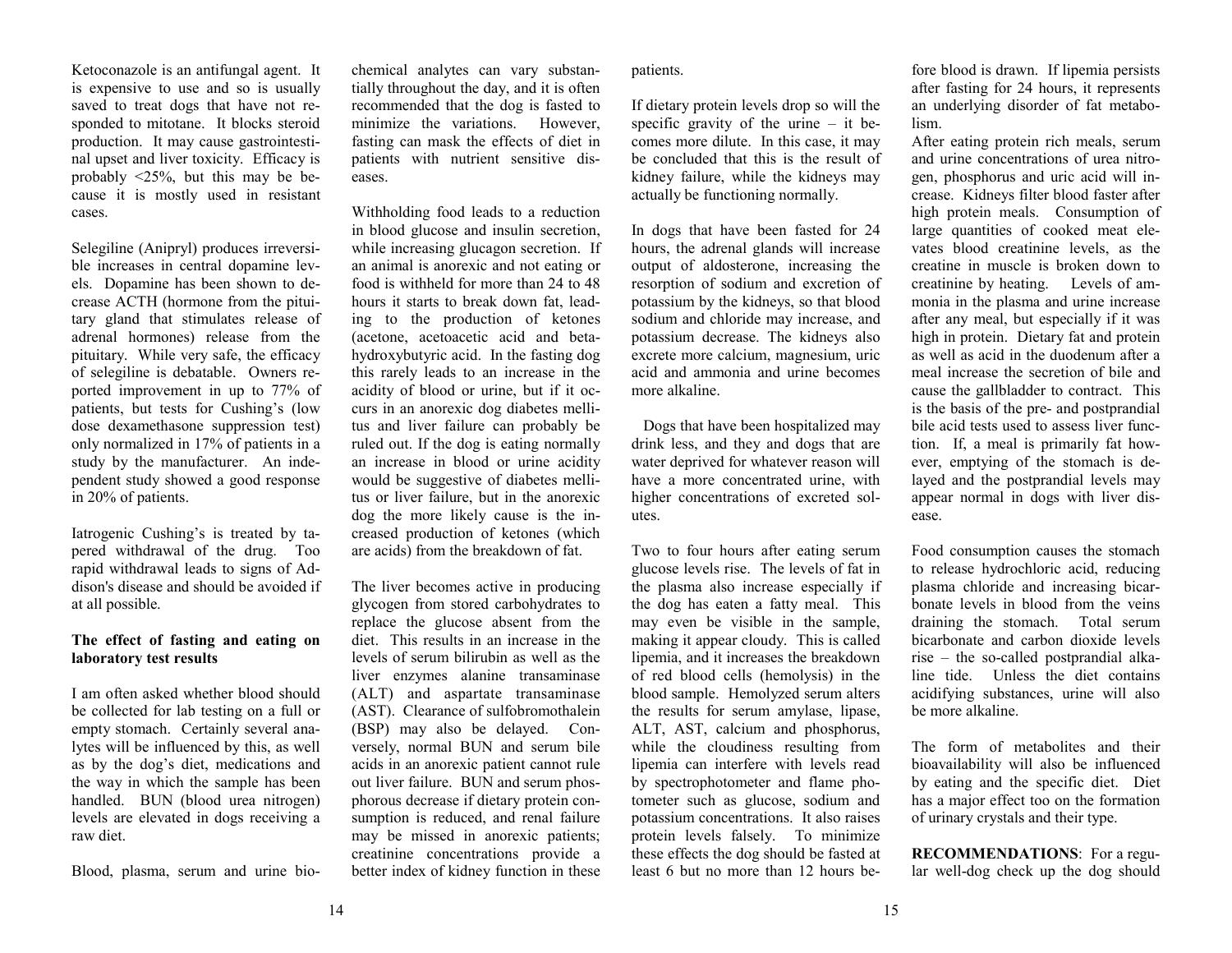be fasted for at least 12 hours before the blood is drawn to minimize the effects on lab results. To evaluate the effect of dietary modification on a disease process, blood should be drawn 2 to 6 hours after food consumption. After eating a meal, dietary metabolites will be excreted in urine for at least 8 hours and sometimes longer. If you are reevaluating thyroid levels in a dog on thyroid medication, blood should be drawn 4 to 6 hours after the morning pill, and if you do feed, keep the meal low in fat.

#### **Canine SLO FAQ**  By Andrea Chee

Reprinted with permission and thanks from the SLO list

(Editor's note—This FAQ reflects the opinions of the author Andrea Chee and is presented here for information only.)

Q-Where does SLO claw damage occur?

A-The damage occurs while the claw is forming at the root, although the claws usually don't shed until the damaged part emerges from the toe. As a result, damage you see now actually occurred several months ago, and the results of treatment can't be assessed for some months after it's started.

#### Q-How is SLO diagnosed?

A-There are three main methods of diagnosis - diagnosis by aetiology (the characteristics of the disease), diagnosis by response to treatment, and diagnosis by biopsy.

Diagnosis by aetiology

Someone who is familiar with SLO may well be able to make a diagnosis of SLO on sight, particularly if it follows the typical characteristics of the disorder. The possibility of fungal and bacterial infections needs to be eliminated first, as these are more common and can produce similar symptoms. Unsuccessful treatment of bacterial and fungal infections increases the likelihood that SLO is the cause.

Diagnosis by response to treatment

In many cases, where SLO is suspected, the owner or vet may decide against a biopsy and choose instead to commence treatment immediately. The treatments for SLO are quite specific, and usually if the problem responds to the treatment one can consider the diagnosis confirmed.

Diagnosis by biopsy

Diagnosis by biopsy is done by taking a sample of the root of an affected claw and examining it under a microscope. This method is easiest if the dog had affected dew claws, since a dew claw can easily be removed for study.

Until recently, taking a biopsy from a claw other than the dew claws has been a major step for most owners, as it involves amputating the distal phalanx (last bone) of the toe.

More recently there has been a new biopsy technique involving using biopsy punch to get a sample of the root. This technique is described in the file: http://groups.yahoo.com/group/ SLOdogs/files/onychobiopsy.pdf

Q-What causes SLO and autoimmune diseases?

A-No-one knows. The most likely explanation is a complex combination of risk factors and triggers, which may even be different in every single dog. There is likely to be a genetic component, most likely caused by a spontaneous

 mutation. food additives, vaccination, other infections, pollution and other possible causes have all been speculated on. Certainly, it is possible that they may be part of the combination of causes. However, there is no evidence that any one of these causes autoimune disease.

# **Food**

If it was just food, it would have been spotted long ago. There has been study after study on diet in autoimmune diseases, especially in humans, and if the cause were that simple it would already have been found. Dogs suffering from SLO have come from all sorts of different backgrounds and have been fed all manner of diets, from proprietary foods to raw diets.

## **Inheritance**

It's possible that a faulty mutation can be inherited, but such mutations seem to serve only to make a dog susceptible to such diseases. It's likely that they still need the other combinations of factors to trigger the disease, as there doesn't seem to be a prevalence of SLO in specific **bloodlines** 

# **Vaccines**

Vaccines challenge the immune system, and as such could be a trigger factor in combination with other things (just as infection also challenges the immune system - so the same trigger effect could occur if the dog becomes ill). There is no evidence that they specifically cause SLO though, or the disease would be much more common.

# **Heartworm Treatments**

There is unlikely to be a connection between heartworm preventatives and SLO, although like everything a dog comes into contact with it could combine with other things to be a trigger. While many US dogs have used heartworm preventatives prior to SLO, most (probably all) of the UK dogs have never taken such a preventative in their lives, as they don't have heartworm there. Yet there are plenty of SLO dogs in the UK.

# **Neglect**

Many people, especially greyhound owners, ask if SLO could be caused by abuse or neglect. If SLO were solely down to poor diet and absence of care, I'd expect a whole lot of labradors here considering how many there are that are badly bred and end up neglected. In general, racers are well cared for, since no athlete can run at his best unless he is fully fit. Your average racer at least gets regular food, daily stimulation and contact, exercise, grooming and a dry warm place to sleep - there are a lot of pet dogs who don't get anywhere near that much.

Q-Once the nails have dropped off, can they grow back normally?

A-In most cases, if the treatment is working well, the claws can grow back normally or nearly normally. Most people have commented that the re-grown claws still look a little flaky, but they do keep growing without dropping off.